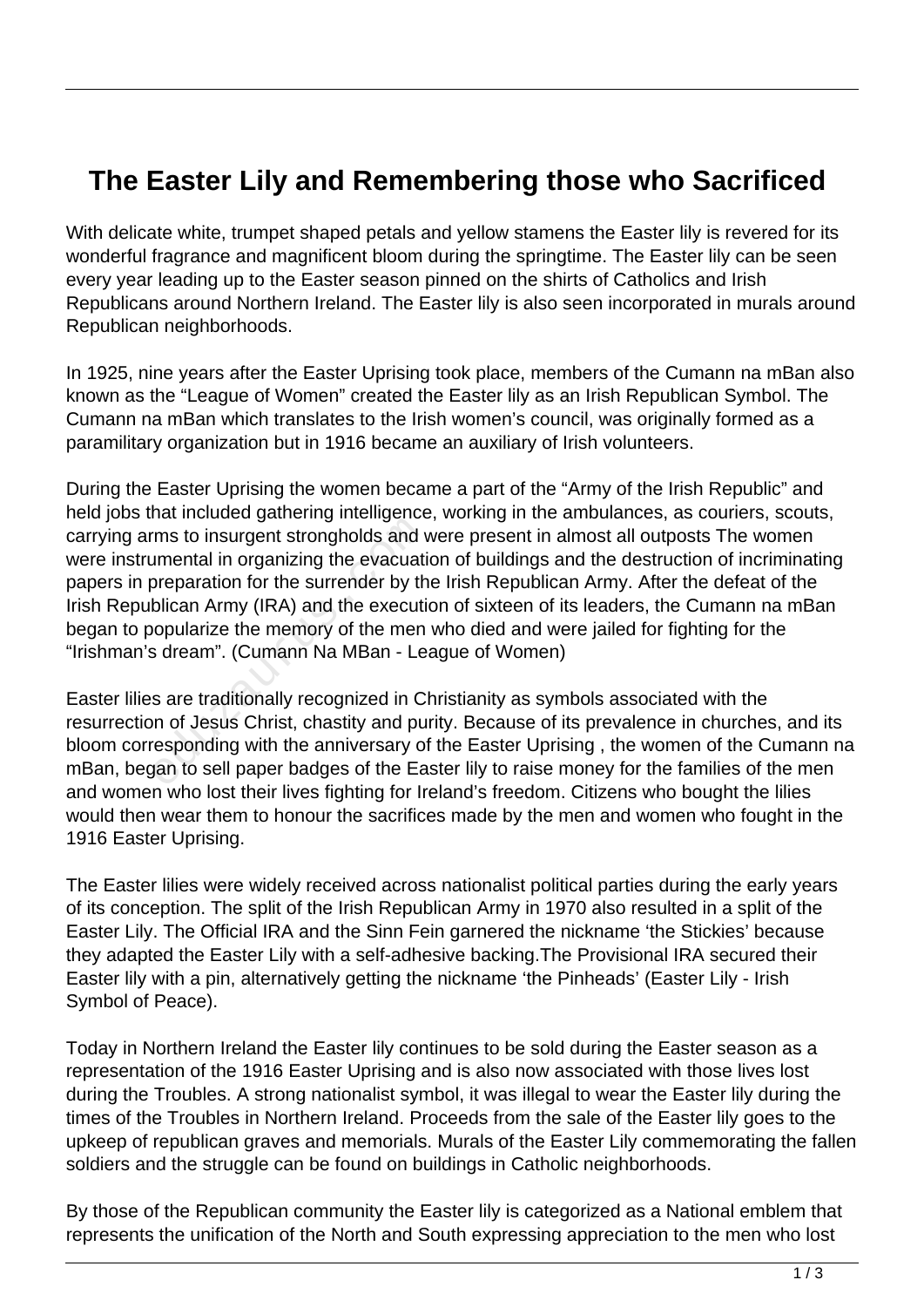their lives during the 1916 Easter Uprising. The Easter lily also represents what the men and women were fighting for during the uprising, "the realisation of every Irishman's dream, 'Ireland free from the centre of the Sea' " (Wear an Easter Lily).

The Easter lily is a reminder of the lives lost fighting for Ireland's freedom, for Catholics and Republicans in Northern Ireland wearing the Easter lily is another connection to the Republican of Ireland and a reminder of the struggle for the dream of a united Ireland and for equality. For Protestant and Unionist the events of the 1916 Uprising was a conflict with the aim of forcing them to an independent Ireland against their wishes. The symbol of the Easter lily in turn represents the trauma they experienced during that time.

The Easter Lily is considered a symbol of division in Northern Ireland. In 1954, the Parliament of Northern Ireland passed the Flags and Emblems Act. Under this act the Easter lily was categorized as a divisive symbol, which prohibited it from being worn by government employees. Although the act was repealed in 1987, the Easter lily is still a divisive symbol. Because of the prevalence of symbols in Northern Ireland, the Equality Commission advises employers on creating a harmonious and neutral work environment.

The Commission has classified the Easter lily as an 'emblem with the potential to cause disharmony' (Morris) and is not recommended in the work space. Because of the classification, government officials are not allowed to wear the badge to work. In 2017, the Sinn Fein called for the Belfast City Council to recognize the Easter lily as equal to the poppy. Both symbols have similar significance of honouring those who have died fighting. The poppy is allowed to be worn by government officials and is even sold at the City Hall, while the Easter lily remains a contentious symbol in the public space. Some unionist see the recognition of the Easter lily as an endorsement and glorification of the Provisional IRA. nission has classified the Easter lil<br>y' (Morris) and is not recommendent officials are not allowed to wear<br>city Council to recognize the East<br>nificance of honouring those who I<br>ment officials and is even sold at the<br>symbo

Some strides towards the allowance of the Easter lily to be freely worn have been made. Council members in Londonderry/Derry and the Strabane District voted to allow council workers to wear the Easter lily for one week leading up to Easter Sunday, the same length of time the poppy is allowed to be worn leading up to Remembrance Sunday. While the council has ratified the policy, a consultation process with the workers still needs to take place. Supporters of the new policy says the allowance of the Easter lily will contribute towards creating a shared place rather than a neutral one. A shared space of equality and recognition where things can be seen.

The idea of a shared space for equality and recognition can possibly be an avenue of reconciliation between the Protestants and Catholics. Having equal recognition of symbols, especially symbols with similar meanings can begin to address inequalities of cultural expression. Addressing such inequalities, while difficult to do and allowing the other the space for culture can reduce tensions that are solely based on inequality that has separated the two communities. Accepting that symbols change and can mean many different things is another way to address tensions.

The meaning of the Easter lily has evolved and also represents hope and peace for the future. The colors of the Easter lily mimic the tricolor of the flag of the Republic of Ireland. The green stem of the lily represents the native celtic settlers and the Roman Catholics, the orange stamens represent Protestestans settlers and the white petals between them represents hope and lasting peace for a union between Protestants and Catholics.